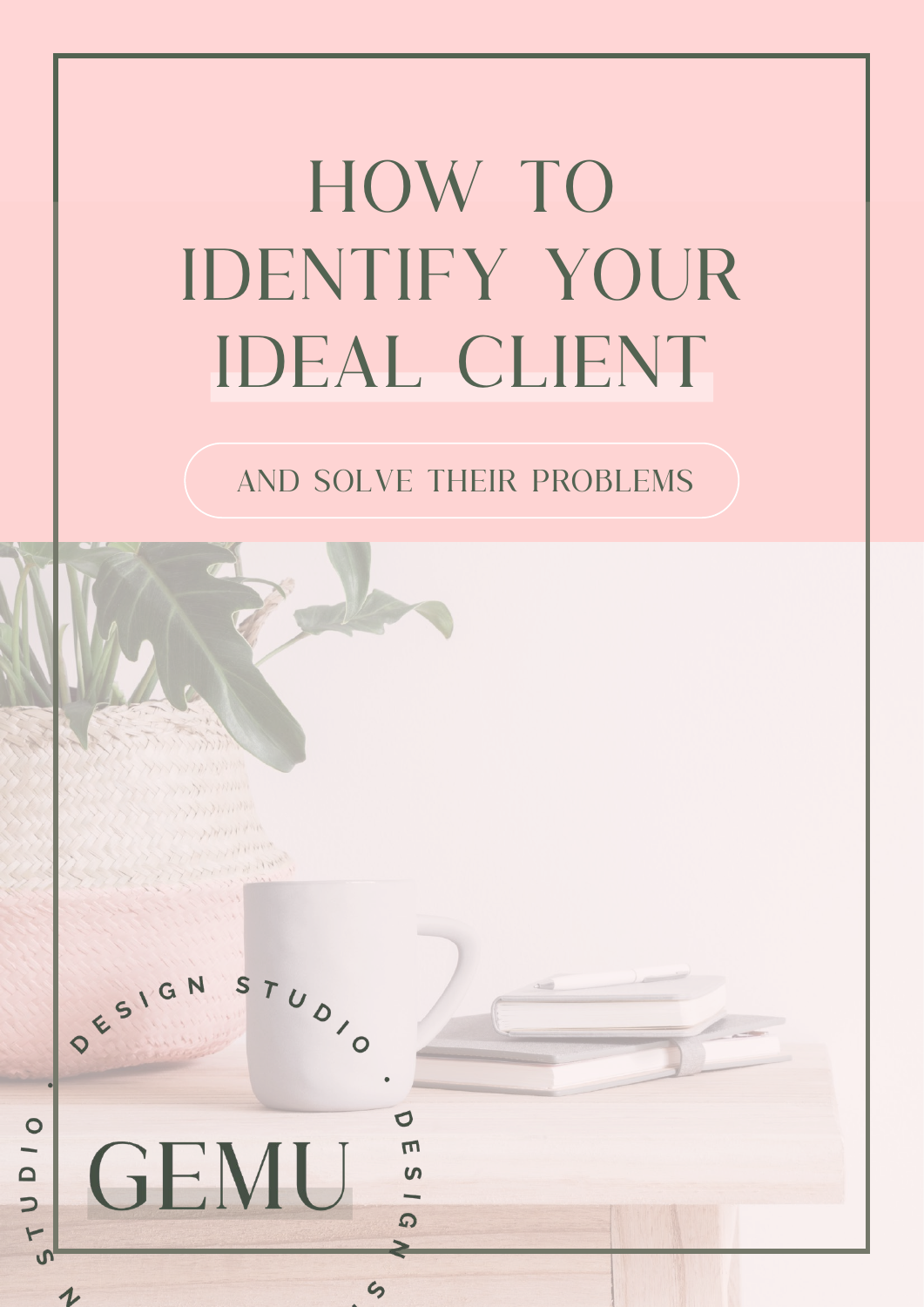### Let's get Started.

Before we dive into this, please know that the words client, customer, consumer and audience will all be used interchangeably throughout. In different industries we call them different things, but at the end of the day they are always human being who are buying from us and keeping our dreams of running a business alive.

So you're here because you want to learn about your ideal client and that is epic. Honestly epic! Not only will your business be better for your customers/ clients/consumers, but it'll be better for you because it will make you more sales and allow you to have more growth.

Your ideal client is just that, it's the client/customer/consumer that you DREAM of targeting and working with.

But maybe you built you've business for you, and because it's something that you're really passionate about, so you haven't ever really taken too much consideration into what or who those dream clients are. And that's okay. But it is really important to choose an ideal client, and a niche if you're wanting to charge premium prices, become in demand, sell out, and be of value and impact for your consumers. So how do we do that?

#### **This ebook will take you on a bit of a journey as it is divided into three sections:**

- **1. About You**
- **2. About Them**
- **3. Problems and Solutions**

Enjoy your time through this ebook and allow yourself space to think about the questions in as much depth and detail as you can. Don't skim over the About You section either, it's important that you know about yourself first and about yourself as a customer before we dive into the questions about your ideal client.

> If you loved this ebook please let me know by sharing it on socials or sending me a quick DM on Instagram. I would love to connect with you. **@gemu.designstudio**

> > **2 | IDEAL CLIENT @gemu.designstudio**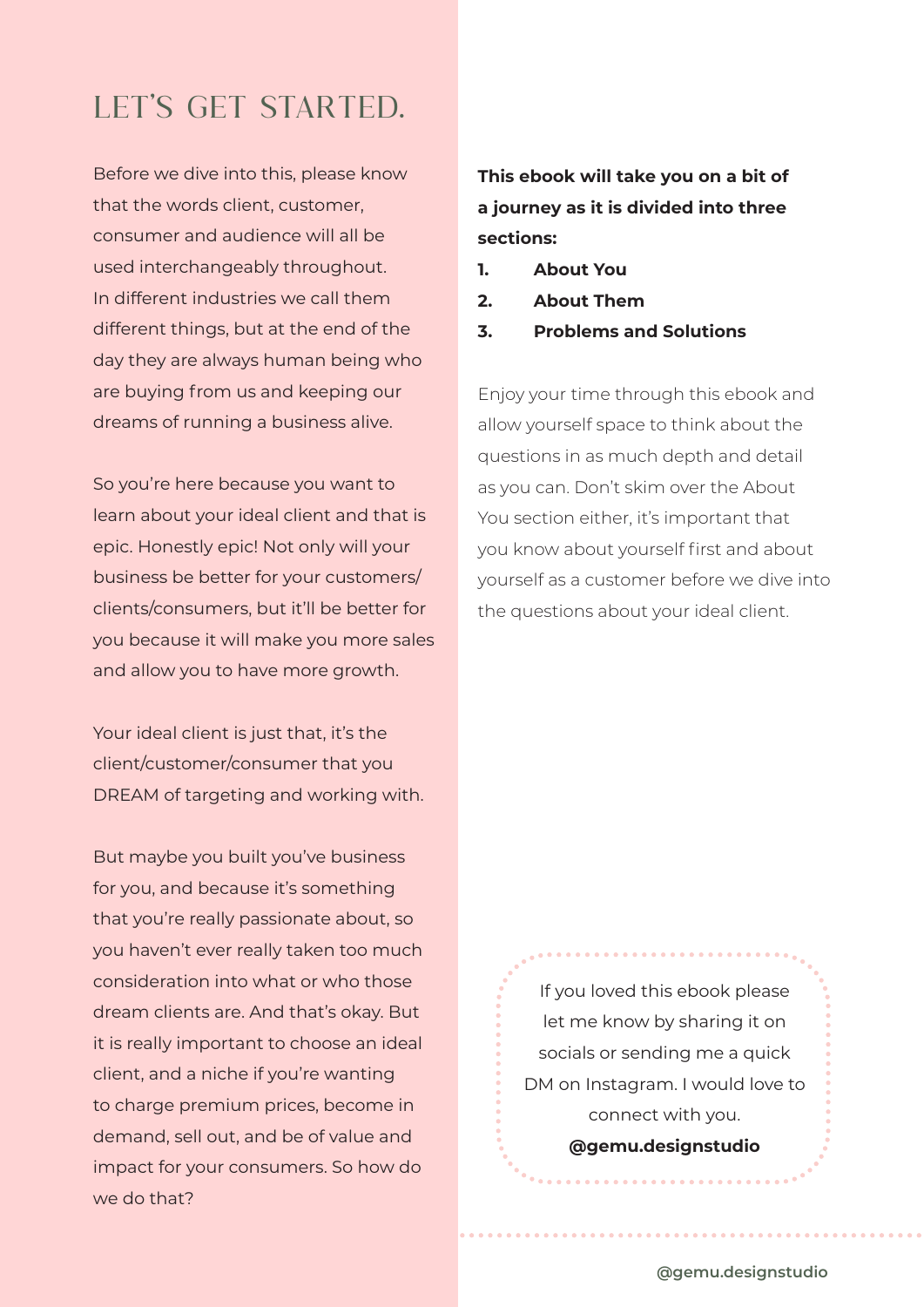### Section one. About me.

The saying goes that your ideal client is "usually" a past version of yourself. Which is actually super handy because you've been there and quite literally been in those shoes. You will be confident that you are able to understand your clients and solve their problem.

If it's not a past version of yourself, it's a version of someone you know or have had lots of experience dealing with. So either way you are well equipped to help your ideal client.

Understanding yourself as a human being is just as important (if not more important) as understanding your ideal client which is why this ebook starts with you.

I will ask you about yourself and get you feeling comfortable and confident or perhaps these questions are a little bit tricky and thought-provoking, which is also great, regardless of how you find these questions they will give you great insight into yourself as a human, as a business person and as a consumer.

**Describe yourself in 5 words:**

**What aspects of my personality do I love:**

**\_\_\_\_\_\_\_\_\_\_\_\_\_\_\_\_\_\_\_\_\_\_\_\_\_\_\_\_\_\_\_\_\_\_\_\_\_\_\_\_\_\_\_\_\_ \_\_\_\_\_\_\_\_\_\_\_\_\_\_\_\_\_\_\_\_\_\_\_\_\_\_\_\_\_\_\_\_\_\_\_\_\_\_\_\_\_\_\_\_\_ \_\_\_\_\_\_\_\_\_\_\_\_\_\_\_\_\_\_\_\_\_\_\_\_\_\_\_\_\_\_\_\_\_\_\_\_\_\_\_\_\_\_\_\_\_ \_\_\_\_\_\_\_\_\_\_\_\_\_\_\_\_\_\_\_\_\_\_\_\_\_\_\_\_\_\_\_\_\_\_\_\_\_\_\_\_\_\_\_\_\_ \_\_\_\_\_\_\_\_\_\_\_\_\_\_\_\_\_\_\_\_\_\_\_\_\_\_\_\_\_\_\_\_\_\_\_\_\_\_\_\_\_\_\_\_\_**

**\_\_\_\_\_\_\_\_\_\_\_\_\_\_\_\_\_\_\_\_\_\_\_\_\_\_\_\_\_\_\_\_\_\_\_\_\_\_\_\_\_\_\_\_\_ \_\_\_\_\_\_\_\_\_\_\_\_\_\_\_\_\_\_\_\_\_\_\_\_\_\_\_\_\_\_\_\_\_\_\_\_\_\_\_\_\_\_\_\_\_ \_\_\_\_\_\_\_\_\_\_\_\_\_\_\_\_\_\_\_\_\_\_\_\_\_\_\_\_\_\_\_\_\_\_\_\_\_\_\_\_\_\_\_\_\_**

**\_\_\_\_\_\_\_\_\_\_\_\_\_\_\_\_\_\_\_\_\_\_\_\_\_\_\_\_\_\_\_\_\_\_\_\_\_\_\_\_\_\_\_\_\_** 

**\_\_\_\_\_\_\_\_\_\_\_\_\_\_\_\_\_\_\_\_\_\_\_\_\_\_\_\_\_\_\_\_\_\_\_\_\_\_\_\_\_\_\_\_\_ \_\_\_\_\_\_\_\_\_\_\_\_\_\_\_\_\_\_\_\_\_\_\_\_\_\_\_\_\_\_\_\_\_\_\_\_\_\_\_\_\_\_\_\_\_ \_\_\_\_\_\_\_\_\_\_\_\_\_\_\_\_\_\_\_\_\_\_\_\_\_\_\_\_\_\_\_\_\_\_\_\_\_\_\_\_\_\_\_\_\_ \_\_\_\_\_\_\_\_\_\_\_\_\_\_\_\_\_\_\_\_\_\_\_\_\_\_\_\_\_\_\_\_\_\_\_\_\_\_\_\_\_\_\_\_\_ \_\_\_\_\_\_\_\_\_\_\_\_\_\_\_\_\_\_\_\_\_\_\_\_\_\_\_\_\_\_\_\_\_\_\_\_\_\_\_\_\_\_\_\_\_ \_\_\_\_\_\_\_\_\_\_\_\_\_\_\_\_\_\_\_\_\_\_\_\_\_\_\_\_\_\_\_\_\_\_\_\_\_\_\_\_\_\_\_\_\_ \_\_\_\_\_\_\_\_\_\_\_\_\_\_\_\_\_\_\_\_\_\_\_\_\_\_\_\_\_\_\_\_\_\_\_\_\_\_\_\_\_\_\_\_\_ \_\_\_\_\_\_\_\_\_\_\_\_\_\_\_\_\_\_\_\_\_\_\_\_\_\_\_\_\_\_\_\_\_\_\_\_\_\_\_\_\_\_\_\_\_ \_\_\_\_\_\_\_\_\_\_\_\_\_\_\_\_\_\_\_\_\_\_\_\_\_\_\_\_\_\_\_\_\_\_\_\_\_\_\_\_\_\_\_\_\_ \_\_\_\_\_\_\_\_\_\_\_\_\_\_\_\_\_\_\_\_\_\_\_\_\_\_\_\_\_\_\_\_\_\_\_\_\_\_\_\_\_\_\_\_\_ \_\_\_\_\_\_\_\_\_\_\_\_\_\_\_\_\_\_\_\_\_\_\_\_\_\_\_\_\_\_\_\_\_\_\_\_\_\_\_\_\_\_\_\_\_ \_\_\_\_\_\_\_\_\_\_\_\_\_\_\_\_\_\_\_\_\_\_\_\_\_\_\_\_\_\_\_\_\_\_\_\_\_\_\_\_\_\_\_\_\_ \_\_\_\_\_\_\_\_\_\_\_\_\_\_\_\_\_\_\_\_\_\_\_\_\_\_\_\_\_\_\_\_\_\_\_\_\_\_\_\_\_\_\_\_\_ \_\_\_\_\_\_\_\_\_\_\_\_\_\_\_\_\_\_\_\_\_\_\_\_\_\_\_\_\_\_\_\_\_\_\_\_\_\_\_\_\_\_\_\_\_**

**\_\_\_\_\_\_\_\_\_\_\_\_\_\_\_\_\_\_\_\_\_\_\_\_\_\_\_\_\_\_\_\_\_\_\_\_\_\_\_\_\_\_\_\_\_**

**\_\_\_\_\_\_\_\_\_\_\_\_\_\_\_\_\_\_\_\_\_\_\_\_\_\_\_\_\_\_\_\_\_\_\_\_\_\_\_\_\_\_\_\_\_ \_\_\_\_\_\_\_\_\_\_\_\_\_\_\_\_\_\_\_\_\_\_\_\_\_\_\_\_\_\_\_\_\_\_\_\_\_\_\_\_\_\_\_\_\_ \_\_\_\_\_\_\_\_\_\_\_\_\_\_\_\_\_\_\_\_\_\_\_\_\_\_\_\_\_\_\_\_\_\_\_\_\_\_\_\_\_\_\_\_\_ \_\_\_\_\_\_\_\_\_\_\_\_\_\_\_\_\_\_\_\_\_\_\_\_\_\_\_\_\_\_\_\_\_\_\_\_\_\_\_\_\_\_\_\_\_** 

**What does my ideal day look like:**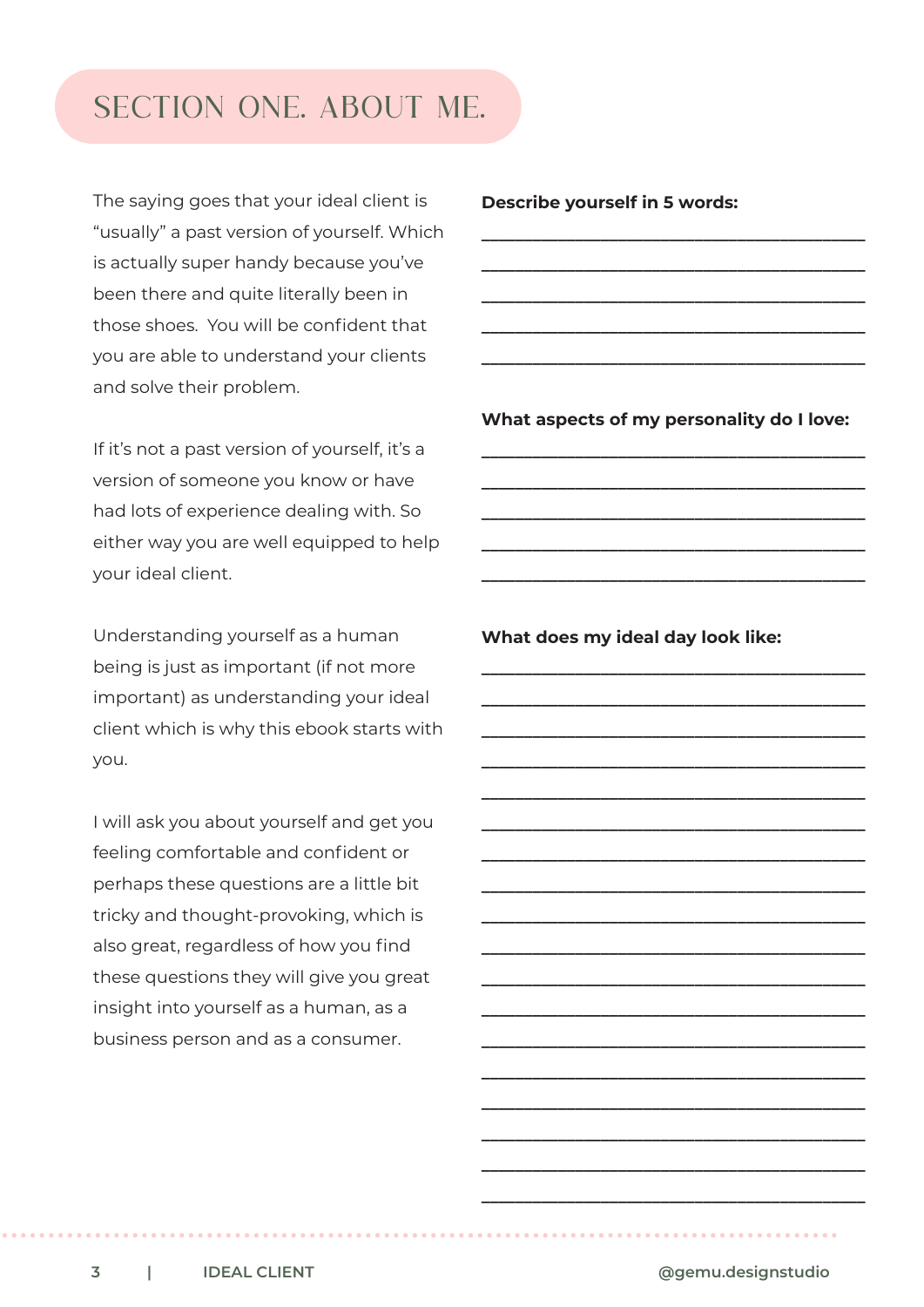What are my core values (personally)?

What is my star sign say about me?

How do I express myself when I am happy and when I am sad?

What's my favourite outfit to wear? Casual? Going out? Colours? Style?

What's my favourite self care ritual?

WHEN WE START TO UNDERSTAND HOW WE THINK, ACT AND FEEL...

WE UNDERSTAND HOW OUR IDEAL CLIENT'S THINK, ACT AND FEEL...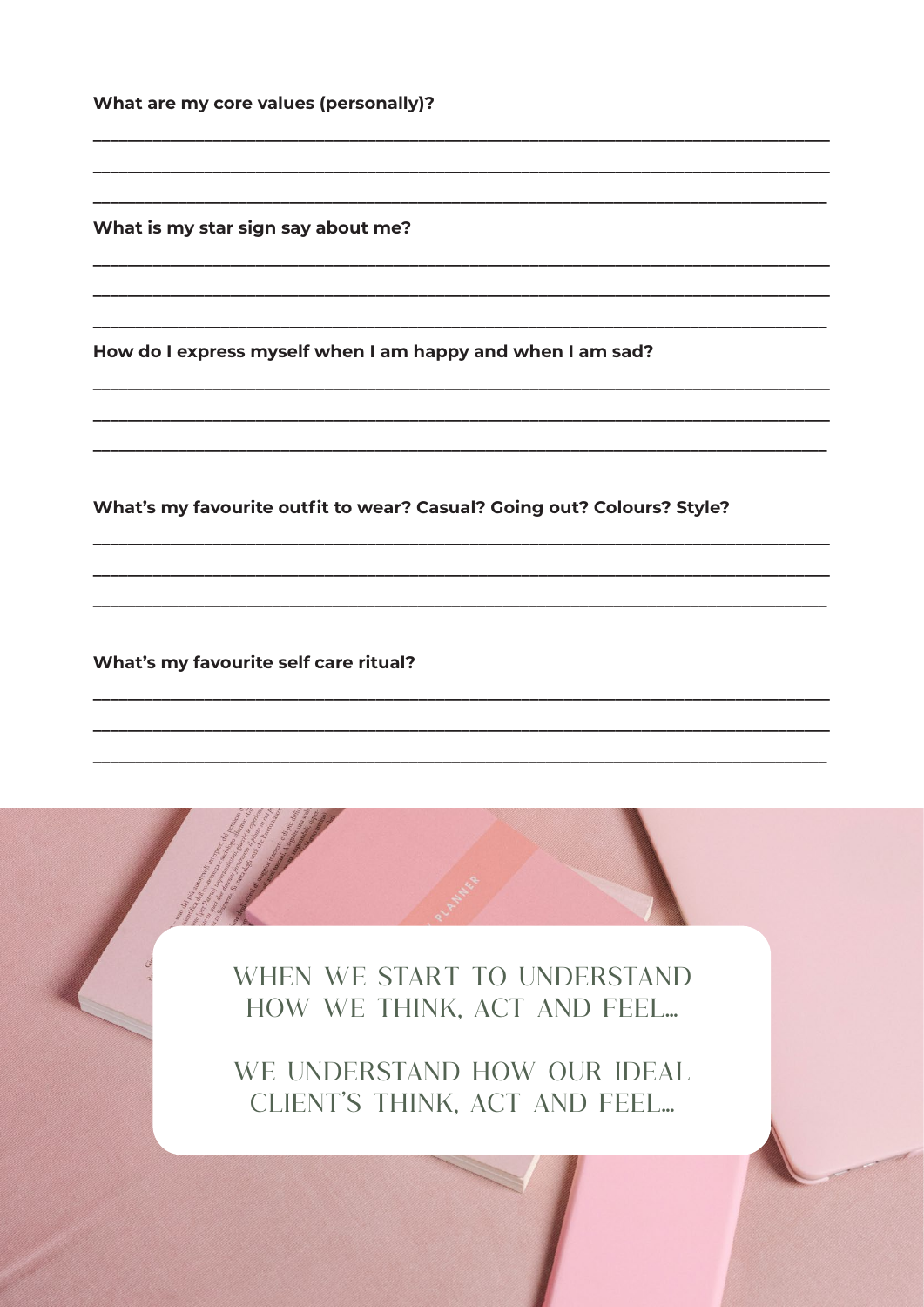

What's my personal authentic voice? Shy? Outgoing? Friendly? Do I swear (in context)? Relatable?

What are my hobbies?

List of all my favourite things: (colours, seasons, foods, activities, interests etc)

What are my wildest dreams for my business?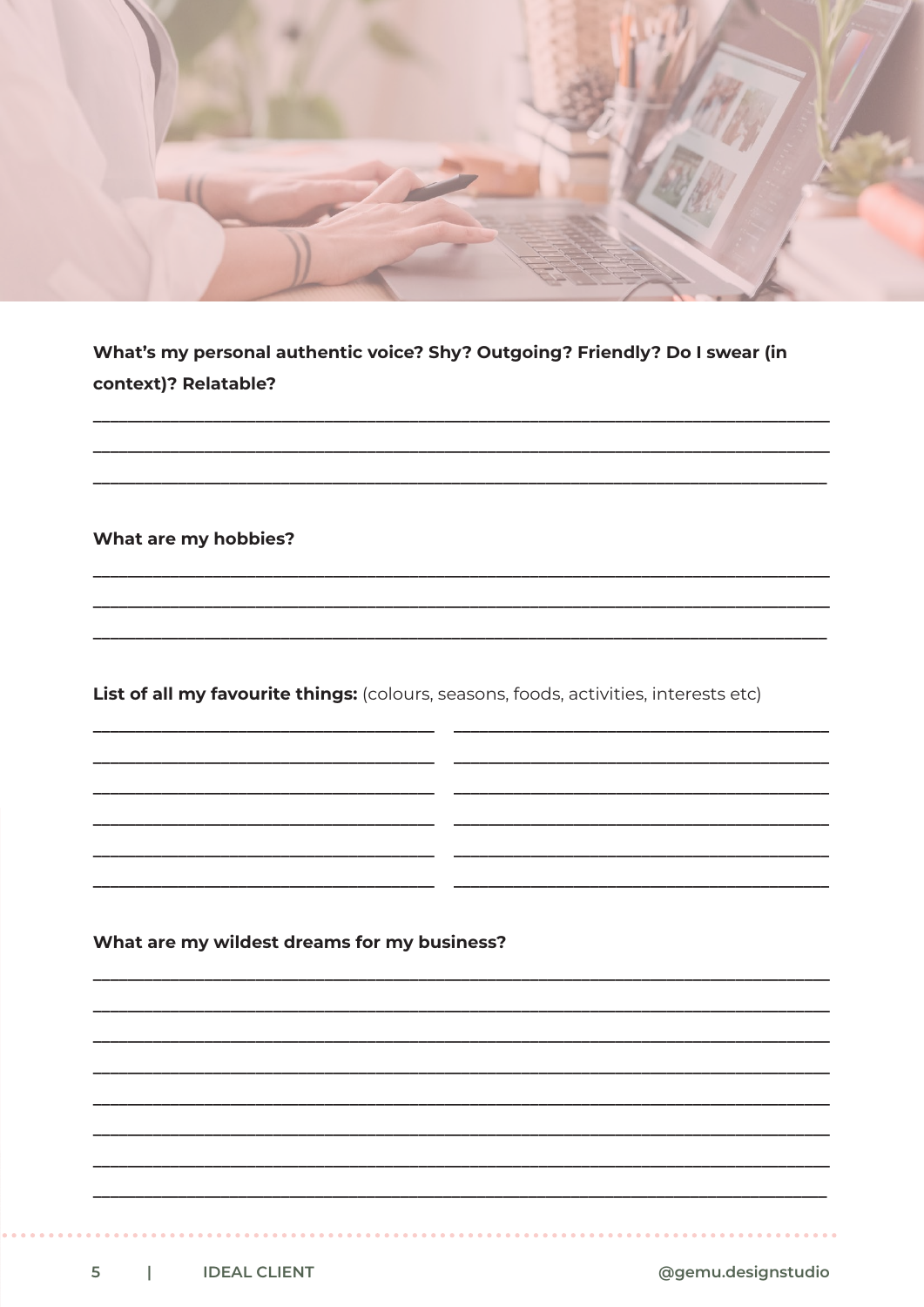### What kind of buyer am I?

#### **Do I need to see the company lots before purchasing?**

**\_\_\_\_\_\_\_\_\_\_\_\_\_\_\_\_\_\_\_\_\_\_\_\_\_\_\_\_\_\_\_\_\_\_\_\_\_\_\_\_\_\_\_\_\_\_\_\_\_\_\_\_\_\_\_\_\_\_\_\_\_\_\_\_\_\_\_\_\_\_\_\_\_\_\_\_\_\_\_\_\_\_\_\_\_\_ \_\_\_\_\_\_\_\_\_\_\_\_\_\_\_\_\_\_\_\_\_\_\_\_\_\_\_\_\_\_\_\_\_\_\_\_\_\_\_\_\_\_\_\_\_\_\_\_\_\_\_\_\_\_\_\_\_\_\_\_\_\_\_\_\_\_\_\_\_\_\_\_\_\_\_\_\_\_\_\_\_\_\_\_\_\_**

**\_\_\_\_\_\_\_\_\_\_\_\_\_\_\_\_\_\_\_\_\_\_\_\_\_\_\_\_\_\_\_\_\_\_\_\_\_\_\_\_\_\_\_\_\_\_\_\_\_\_\_\_\_\_\_\_\_\_\_\_\_\_\_\_\_\_\_\_\_\_\_\_\_\_\_\_\_\_\_\_\_\_\_\_\_\_**

**\_\_\_\_\_\_\_\_\_\_\_\_\_\_\_\_\_\_\_\_\_\_\_\_\_\_\_\_\_\_\_\_\_\_\_\_\_\_\_\_\_\_\_\_\_\_\_\_\_\_\_\_\_\_\_\_\_\_\_\_\_\_\_\_\_\_\_\_\_\_\_\_\_\_\_\_\_\_\_\_\_\_\_\_\_\_ \_\_\_\_\_\_\_\_\_\_\_\_\_\_\_\_\_\_\_\_\_\_\_\_\_\_\_\_\_\_\_\_\_\_\_\_\_\_\_\_\_\_\_\_\_\_\_\_\_\_\_\_\_\_\_\_\_\_\_\_\_\_\_\_\_\_\_\_\_\_\_\_\_\_\_\_\_\_\_\_\_\_\_\_\_\_**

**\_\_\_\_\_\_\_\_\_\_\_\_\_\_\_\_\_\_\_\_\_\_\_\_\_\_\_\_\_\_\_\_\_\_\_\_\_\_\_\_\_\_\_\_\_\_\_\_\_\_\_\_\_\_\_\_\_\_\_\_\_\_\_\_\_\_\_\_\_\_\_\_\_\_\_\_\_\_\_\_\_\_\_\_\_\_**

**\_\_\_\_\_\_\_\_\_\_\_\_\_\_\_\_\_\_\_\_\_\_\_\_\_\_\_\_\_\_\_\_\_\_\_\_\_\_\_\_\_\_\_\_\_\_\_\_\_\_\_\_\_\_\_\_\_\_\_\_\_\_\_\_\_\_\_\_\_\_\_\_\_\_\_\_\_\_\_\_\_\_\_\_\_\_ \_\_\_\_\_\_\_\_\_\_\_\_\_\_\_\_\_\_\_\_\_\_\_\_\_\_\_\_\_\_\_\_\_\_\_\_\_\_\_\_\_\_\_\_\_\_\_\_\_\_\_\_\_\_\_\_\_\_\_\_\_\_\_\_\_\_\_\_\_\_\_\_\_\_\_\_\_\_\_\_\_\_\_\_\_\_**

**\_\_\_\_\_\_\_\_\_\_\_\_\_\_\_\_\_\_\_\_\_\_\_\_\_\_\_\_\_\_\_\_\_\_\_\_\_\_\_\_\_\_\_\_\_\_\_\_\_\_\_\_\_\_\_\_\_\_\_\_\_\_\_\_\_\_\_\_\_\_\_\_\_\_\_\_\_\_\_\_\_\_\_\_\_\_**

**\_\_\_\_\_\_\_\_\_\_\_\_\_\_\_\_\_\_\_\_\_\_\_\_\_\_\_\_\_\_\_\_\_\_\_\_\_\_\_\_\_\_\_\_\_\_\_\_\_\_\_\_\_\_\_\_\_\_\_\_\_\_\_\_\_\_\_\_\_\_\_\_\_\_\_\_\_\_\_\_\_\_\_\_\_\_ \_\_\_\_\_\_\_\_\_\_\_\_\_\_\_\_\_\_\_\_\_\_\_\_\_\_\_\_\_\_\_\_\_\_\_\_\_\_\_\_\_\_\_\_\_\_\_\_\_\_\_\_\_\_\_\_\_\_\_\_\_\_\_\_\_\_\_\_\_\_\_\_\_\_\_\_\_\_\_\_\_\_\_\_\_\_**

**\_\_\_\_\_\_\_\_\_\_\_\_\_\_\_\_\_\_\_\_\_\_\_\_\_\_\_\_\_\_\_\_\_\_\_\_\_\_\_\_\_\_\_\_\_\_\_\_\_\_\_\_\_\_\_\_\_\_\_\_\_\_\_\_\_\_\_\_\_\_\_\_\_\_\_\_\_\_\_\_\_\_\_\_\_\_**

**Am I a loyal shopper or do I prefer to shop around?**

**My favourite brand is? And why?**

#### **How would I improve my favourite brand?**

#### **Check the boxes that I most value and resonate with when being a customer. I love businesses that are/have:**

| □ Sustainable                    | <b>QOOD CUSTOMER SERVICES</b> | ¤ Value for money             |
|----------------------------------|-------------------------------|-------------------------------|
| □ Cheapest                       | □ Ethical                     | □ Reliable product            |
| □ Has deals often                | □ High-end                    | □ Name brand                  |
| <b>Environmentally conscious</b> | <b>Donates to charity</b>     | ¤ Has good energy             |
| <b>E</b> Reward loyal customers  | □ Responds quickly            | <b>E</b> Best in the business |
| □ No to short waiting times      | □ Always sold/booked out      | □ Local/Small biz             |
| □ Chain stores                   | ¤ Cold but professional       | ¤ Kind personality            |

**\_\_\_\_\_\_\_\_\_\_\_\_\_\_\_\_\_\_\_\_\_\_\_\_\_\_\_\_\_\_\_\_\_\_\_\_\_\_\_\_\_\_\_\_\_\_\_\_\_\_\_\_\_\_\_\_\_\_\_\_\_\_\_\_\_\_\_\_\_\_\_\_\_\_\_\_\_\_\_\_\_\_\_\_\_\_**

**\_\_\_\_\_\_\_\_\_\_\_\_\_\_\_\_\_\_\_\_\_\_\_\_\_\_\_\_\_\_\_\_\_\_\_\_\_\_\_\_\_\_\_\_\_\_\_\_\_\_\_\_\_\_\_\_\_\_\_\_\_\_\_\_\_\_\_\_\_\_\_\_\_\_\_\_\_\_\_\_\_\_\_\_\_\_**

#### **What can I notice from those ticked boxes?**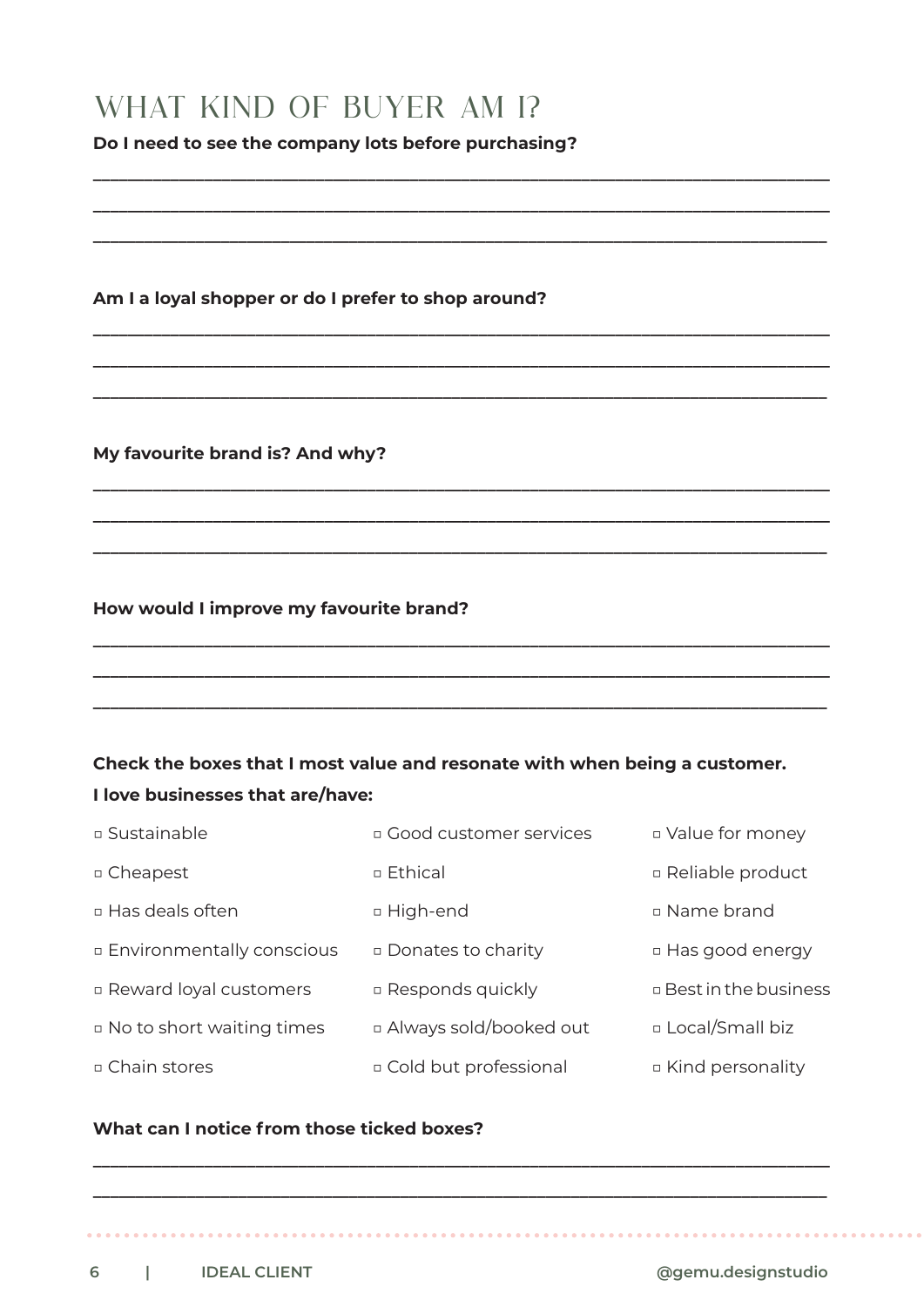# SECTION TWO: ABOUT THEM

Now that you know a little more about yourself and your own position as a consumer, let's dive into your ideal client. It's important to know here that I am at times asking you to use your imagination and to dream up a vision of your ideal client.

With that being said though, the more in depth and the more detail you can put into this, the better. It helps you to feel connected and like you're personally speaking to one particular person rather than the masses.

Don't be afraid that this work narrows you down and is going to make it harder for you to thrive in business. It's been proven time and time again to do the opposite.

### IDEAL CLIENT OVER VIEW

| How do they like to dress?            |  |
|---------------------------------------|--|
|                                       |  |
| What are their hobbies and interests? |  |
|                                       |  |
| Are they a morning or night person?   |  |
|                                       |  |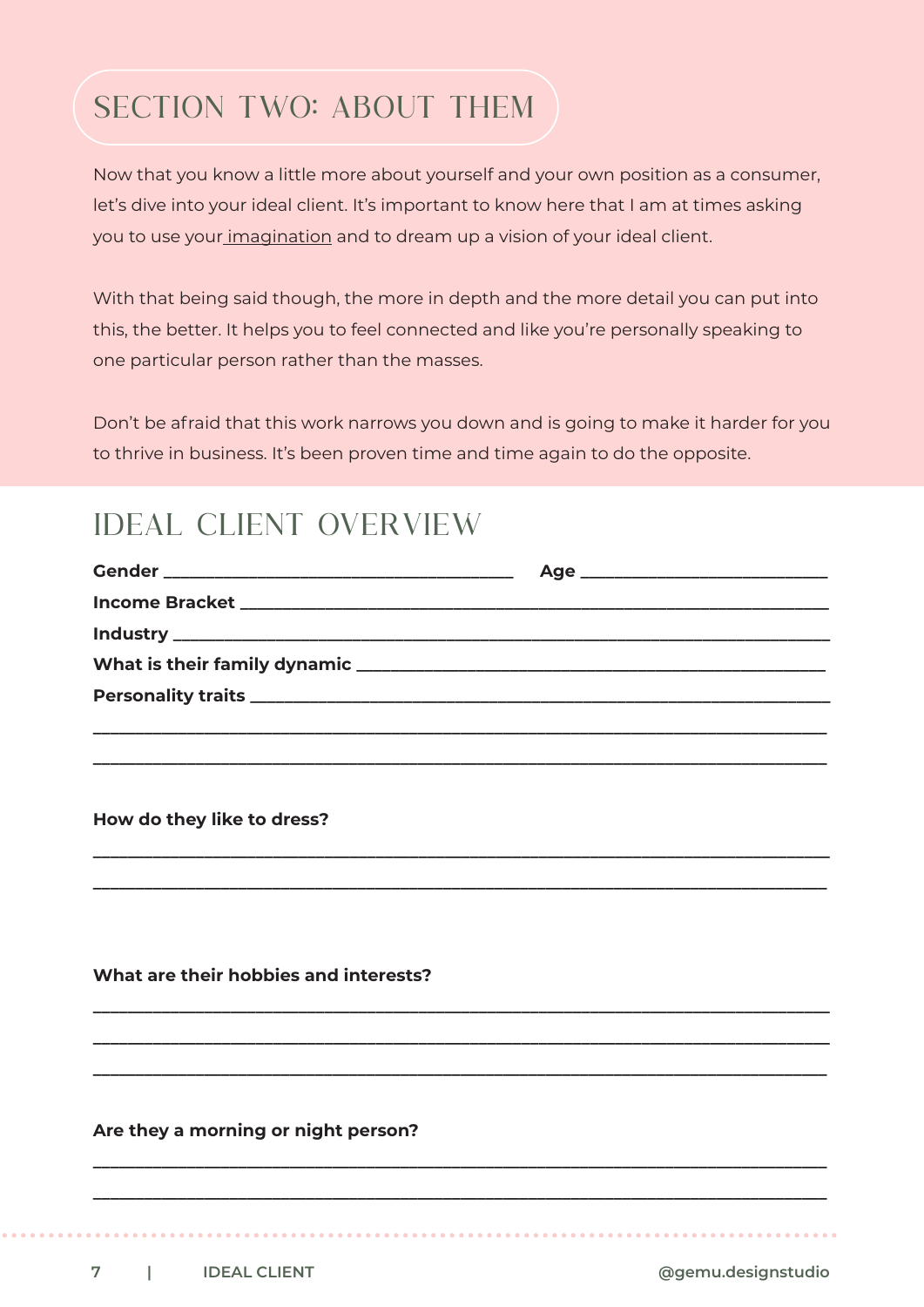What do they value?

What social media platforms do they like to use?

How do they like to be spoken to? What tone of voice?

What does a day in their life look like?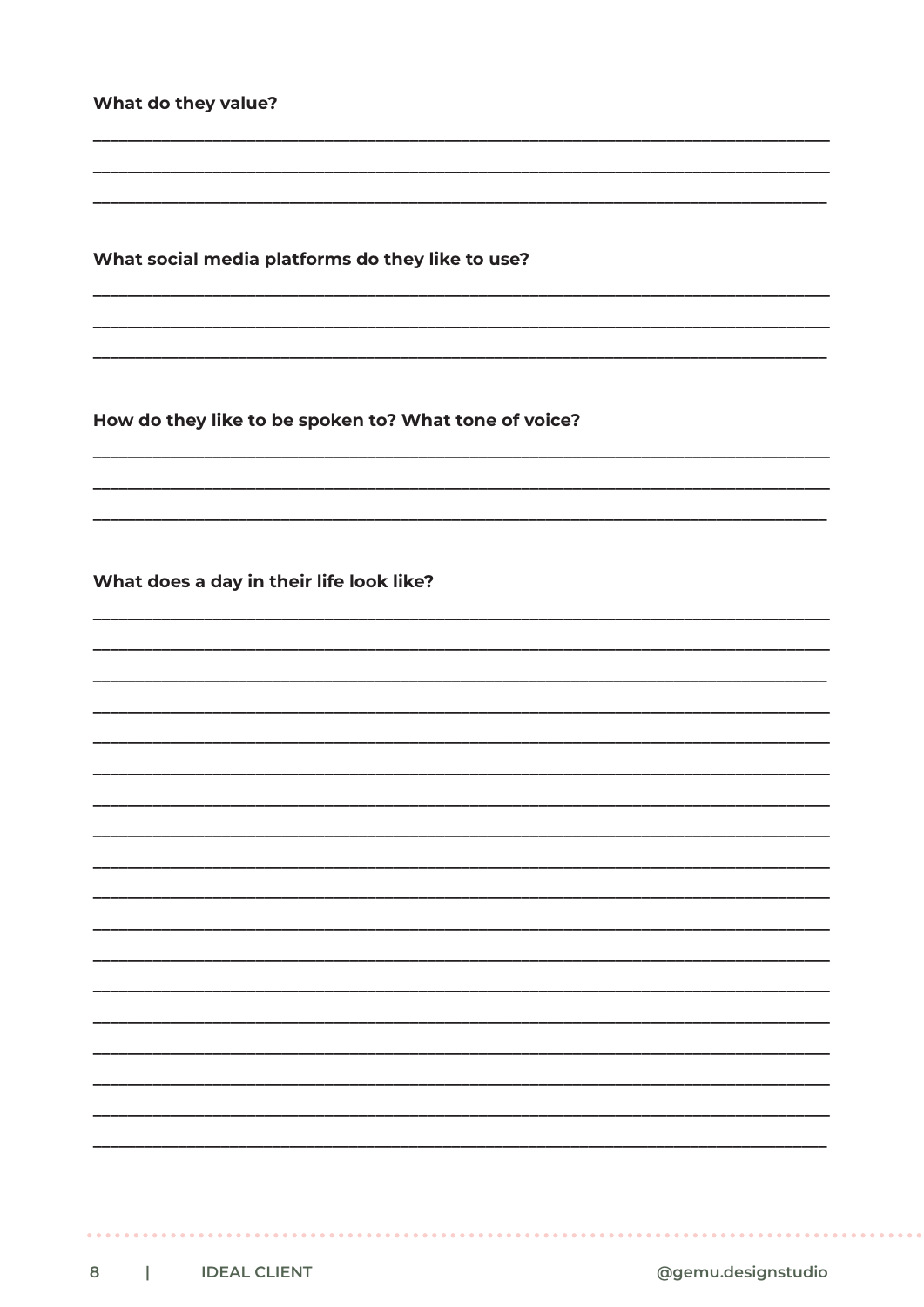How do they spoil themselves?

How do they spoil others?

What kinds of brands do they love to buy from and why?



How much of YOURSELF (or a previous version) do you see in your Ideal Client?

@gemu.designstudio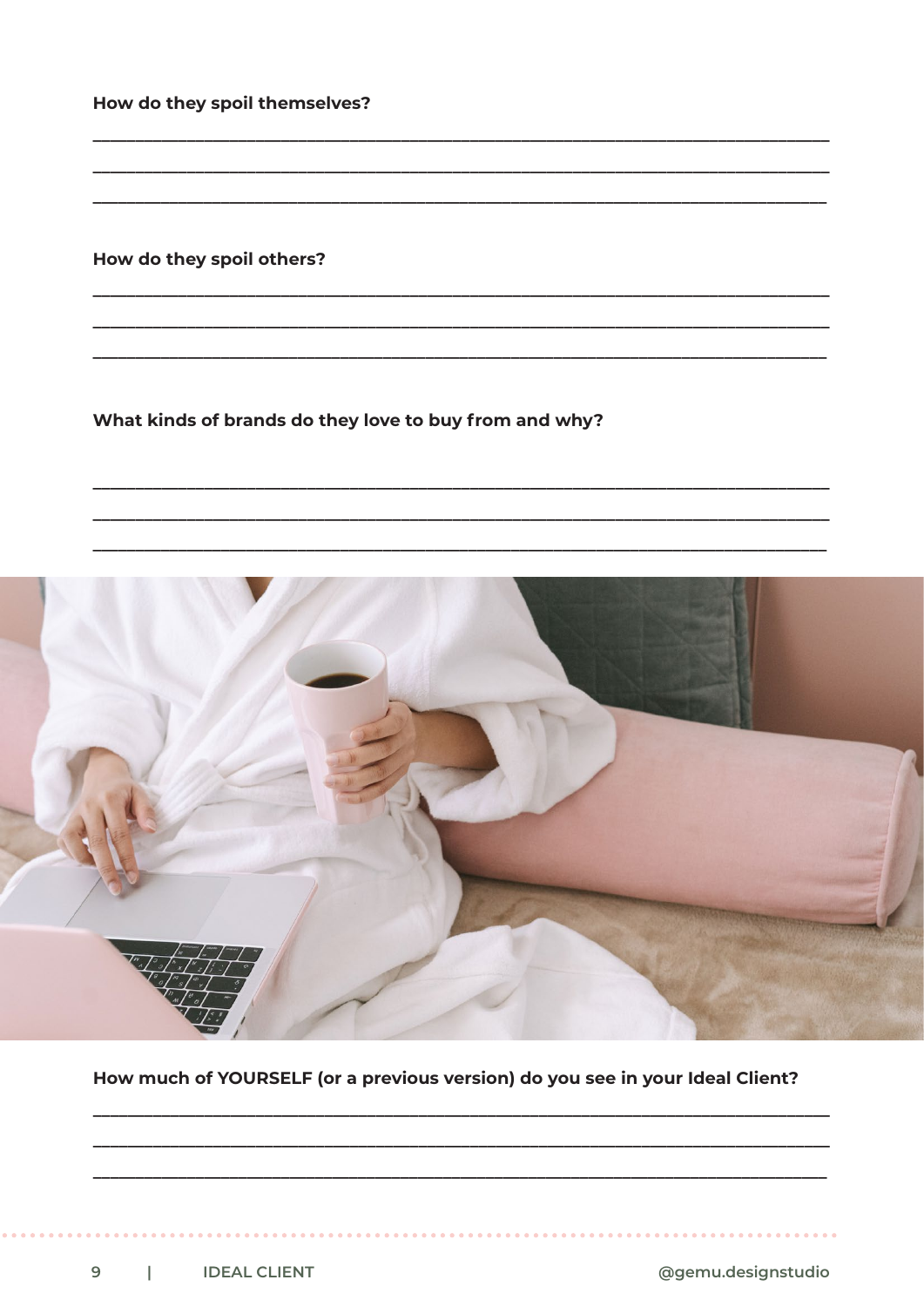# SECTION THREE: PROBLEMS & SOLUTIONS

You are doing an incredible job and now that you know who your ideal client is we can figure out how you and your business can help them and make their lives easier, more enjoyable and more efficient.

#### **Problem solving is at the core of every successful business (which leads to**

**transformation).** To grow a successful business you need to solve a problem for your ideal client over and over again. You might provide a product that solves this problem, or you might provide a service, either way, you need to understand how your business can help them to solve this problem.

# External Problems vs Internal Problems

External problems are the ones you generally hear coming from your ideal clients mouth, the internal problems are the root cause or root problem that is generally internalised and you have to learn to read between the lines to hear them.

*It's less about listening, and more about hearing.* 

| <b>External Problem sounds like:</b>            | <b>Internal Problem actually is:</b>                                                         |
|-------------------------------------------------|----------------------------------------------------------------------------------------------|
| I need to buy a new dress. $-$<br>$\rightarrow$ | I need a dress that makes me feel comfortable                                                |
|                                                 | and confident and also makes that guy wanna                                                  |
|                                                 | ask me on a date.                                                                            |
|                                                 | I need to buy my girlfriend a baby $\rightarrow$ I need to spoil my girlfriend the best baby |
| shower present.                                 | shower present so she knows how much I love                                                  |
|                                                 | her and her baby.                                                                            |
| I need my hair done                             | I need a hairdresser who can make me feel like                                               |
|                                                 | a million bucks without it costing me a million                                              |
|                                                 | bucks.                                                                                       |
| I need a logo                                   | I need a visual emblem for my business so that                                               |
|                                                 |                                                                                              |
|                                                 | I can become easily recognised by my ideal                                                   |
|                                                 | client and earn their trust and get more sales.                                              |

#### *Do you see where I am going with this?*

It's your job to read between the lines and interpret what they say, as well as what they don't say.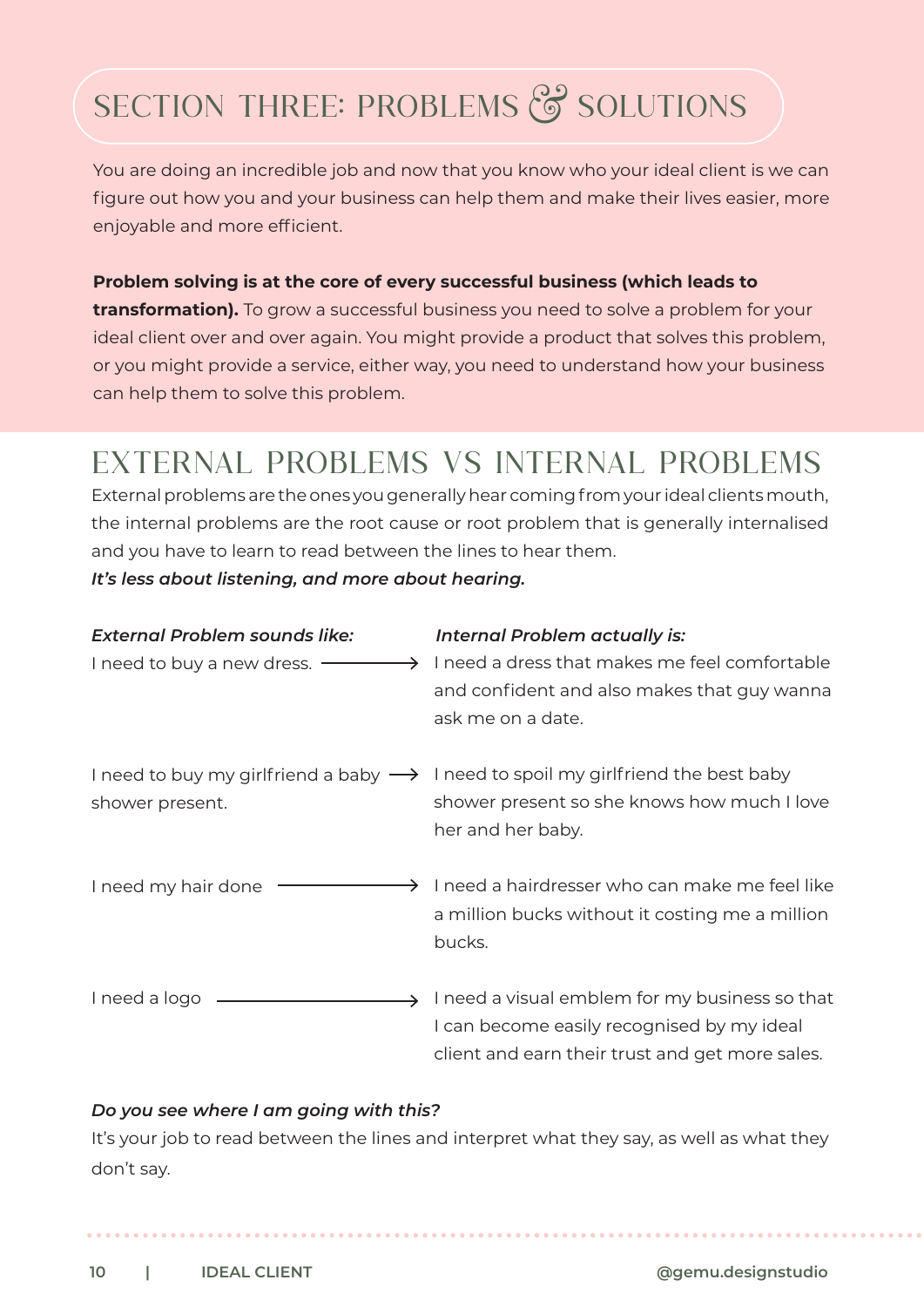**Example:** I run a design studio for ambitious entrepreneurs who are looking to brand their business with intention and strategy. My clients are looking for branding work (external) so that their business can stand out, thrive and make more sales (internal). By not offering my services my clients lose the chance to give their business the best brand foundations to grow a strong, stable and consistent brand.

Our core business functions on solving their **one MAIN problem**, but there can be a subset of problems that you can also solve. In fact, solving a few key minor problems is the ideal way to market your services to your ideal client.

You are able to say:

*Hey, I see you are having this problem, that's really annoying huh, I actually have a solution to that and it looks a little like this...."*

And then you can list off all the reasons why you're able to help them.

### MAIN PROBLEM

**What offer am I providing? What does my business do? (General overview)**

**\_\_\_\_\_\_\_\_\_\_\_\_\_\_\_\_\_\_\_\_\_\_\_\_\_\_\_\_\_\_\_\_\_\_\_\_\_\_\_\_\_\_\_\_\_\_\_\_\_\_\_\_\_\_\_\_\_\_\_\_\_\_\_\_\_\_\_\_\_\_\_\_\_\_\_\_\_\_\_\_\_\_\_\_\_\_ \_\_\_\_\_\_\_\_\_\_\_\_\_\_\_\_\_\_\_\_\_\_\_\_\_\_\_\_\_\_\_\_\_\_\_\_\_\_\_\_\_\_\_\_\_\_\_\_\_\_\_\_\_\_\_\_\_\_\_\_\_\_\_\_\_\_\_\_\_\_\_\_\_\_\_\_\_\_\_\_\_\_\_\_\_\_**

**\_\_\_\_\_\_\_\_\_\_\_\_\_\_\_\_\_\_\_\_\_\_\_\_\_\_\_\_\_\_\_\_\_\_\_\_\_\_\_\_\_\_\_\_\_\_\_\_\_\_\_\_\_\_\_\_\_\_\_\_\_\_\_\_\_\_\_\_\_\_\_\_\_\_\_\_\_\_\_\_\_\_\_\_\_\_**

**\_\_\_\_\_\_\_\_\_\_\_\_\_\_\_\_\_\_\_\_\_\_\_\_\_\_\_\_\_\_\_\_\_\_\_\_\_\_\_\_\_\_\_\_\_\_\_\_\_\_\_\_\_\_\_\_\_\_\_\_\_\_\_\_\_\_\_\_\_\_\_\_\_\_\_\_\_\_\_\_\_\_\_\_\_\_ \_\_\_\_\_\_\_\_\_\_\_\_\_\_\_\_\_\_\_\_\_\_\_\_\_\_\_\_\_\_\_\_\_\_\_\_\_\_\_\_\_\_\_\_\_\_\_\_\_\_\_\_\_\_\_\_\_\_\_\_\_\_\_\_\_\_\_\_\_\_\_\_\_\_\_\_\_\_\_\_\_\_\_\_\_\_**

**\_\_\_\_\_\_\_\_\_\_\_\_\_\_\_\_\_\_\_\_\_\_\_\_\_\_\_\_\_\_\_\_\_\_\_\_\_\_\_\_\_\_\_\_\_\_\_\_\_\_\_\_\_\_\_\_\_\_\_\_\_\_\_\_\_\_\_\_\_\_\_\_\_\_\_\_\_\_\_\_\_\_\_\_\_\_** 

**\_\_\_\_\_\_\_\_\_\_\_\_\_\_\_\_\_\_\_\_\_\_\_\_\_\_\_\_\_\_\_\_\_\_\_\_\_\_\_\_\_\_\_\_\_\_\_\_\_\_\_\_\_\_\_\_\_\_\_\_\_\_\_\_\_\_\_\_\_\_\_\_\_\_\_\_\_\_\_\_\_\_\_\_\_\_**

**\_\_\_\_\_\_\_\_\_\_\_\_\_\_\_\_\_\_\_\_\_\_\_\_\_\_\_\_\_\_\_\_\_\_\_\_\_\_\_\_\_\_\_\_\_\_\_\_\_\_\_\_\_\_\_\_\_\_\_\_\_\_\_\_\_\_\_\_\_\_\_\_\_\_\_\_\_\_\_\_\_\_\_\_\_\_ \_\_\_\_\_\_\_\_\_\_\_\_\_\_\_\_\_\_\_\_\_\_\_\_\_\_\_\_\_\_\_\_\_\_\_\_\_\_\_\_\_\_\_\_\_\_\_\_\_\_\_\_\_\_\_\_\_\_\_\_\_\_\_\_\_\_\_\_\_\_\_\_\_\_\_\_\_\_\_\_\_\_\_\_\_\_**

**\_\_\_\_\_\_\_\_\_\_\_\_\_\_\_\_\_\_\_\_\_\_\_\_\_\_\_\_\_\_\_\_\_\_\_\_\_\_\_\_\_\_\_\_\_\_\_\_\_\_\_\_\_\_\_\_\_\_\_\_\_\_\_\_\_\_\_\_\_\_\_\_\_\_\_\_\_\_\_\_\_\_\_\_\_\_**

**\_\_\_\_\_\_\_\_\_\_\_\_\_\_\_\_\_\_\_\_\_\_\_\_\_\_\_\_\_\_\_\_\_\_\_\_\_\_\_\_\_\_\_\_\_\_\_\_\_\_\_\_\_\_\_\_\_\_\_\_\_\_\_\_\_\_\_\_\_\_\_\_\_\_\_\_\_\_\_\_\_\_\_\_\_\_ \_\_\_\_\_\_\_\_\_\_\_\_\_\_\_\_\_\_\_\_\_\_\_\_\_\_\_\_\_\_\_\_\_\_\_\_\_\_\_\_\_\_\_\_\_\_\_\_\_\_\_\_\_\_\_\_\_\_\_\_\_\_\_\_\_\_\_\_\_\_\_\_\_\_\_\_\_\_\_\_\_\_\_\_\_\_**

**\_\_\_\_\_\_\_\_\_\_\_\_\_\_\_\_\_\_\_\_\_\_\_\_\_\_\_\_\_\_\_\_\_\_\_\_\_\_\_\_\_\_\_\_\_\_\_\_\_\_\_\_\_\_\_\_\_\_\_\_\_\_\_\_\_\_\_\_\_\_\_\_\_\_\_\_\_\_\_\_\_\_\_\_\_\_**

**What is the MAIN problem that my business can solve for my ideal client?** 

**What is the carry-on effect of that problem if it's not solved? (internal)**

**How does this service benefit my ideal client?**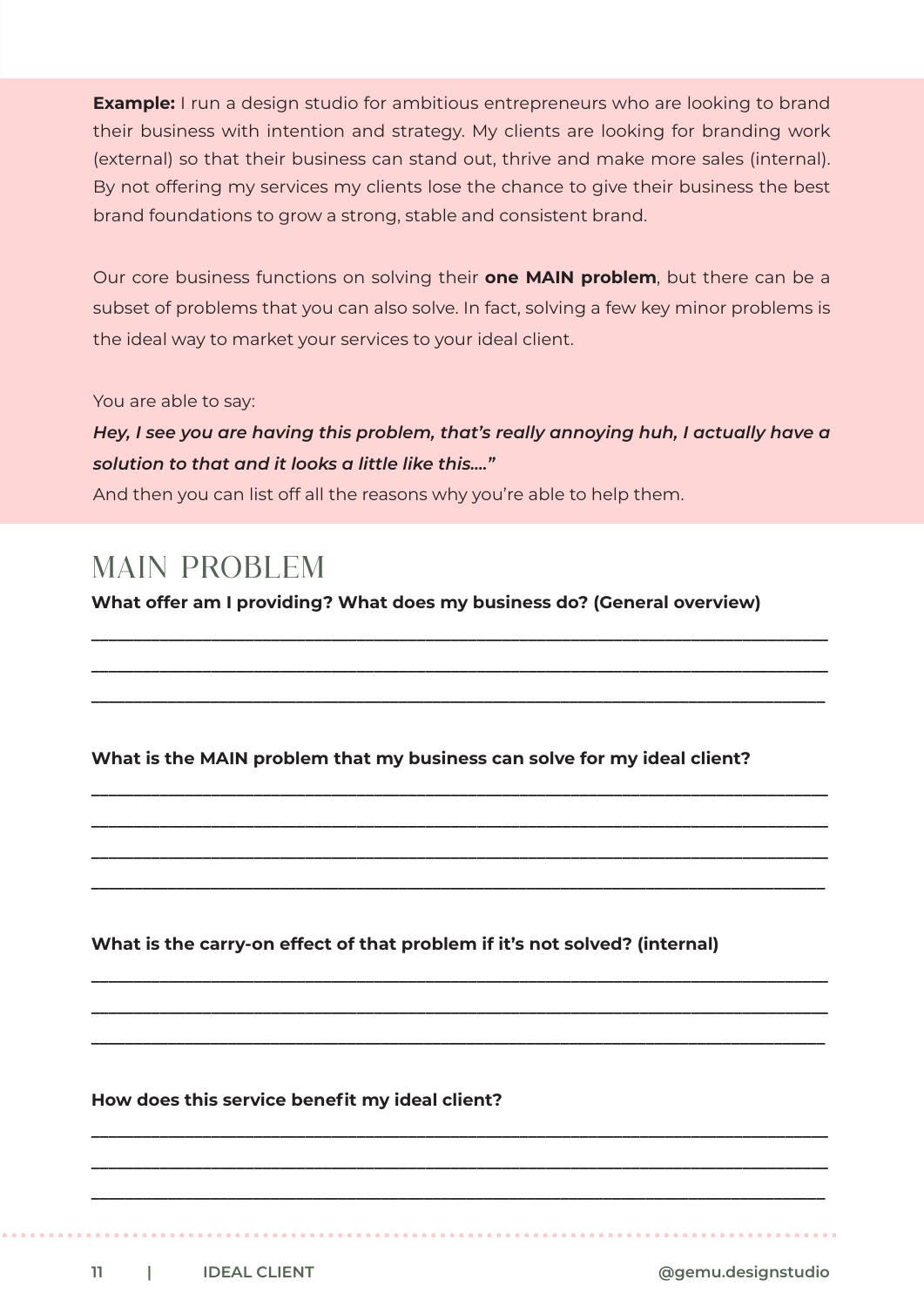| The external problem: | The internal problem: |
|-----------------------|-----------------------|
|                       |                       |
|                       |                       |
|                       |                       |
|                       |                       |
|                       |                       |
|                       |                       |
|                       |                       |
|                       |                       |
|                       |                       |
|                       |                       |
|                       |                       |
|                       |                       |
|                       |                       |
|                       |                       |
|                       |                       |
|                       |                       |
|                       |                       |
|                       |                       |
|                       |                       |
|                       |                       |
|                       |                       |
|                       |                       |
|                       |                       |
|                       |                       |
|                       |                       |
|                       |                       |
|                       |                       |

. . . . . . . . .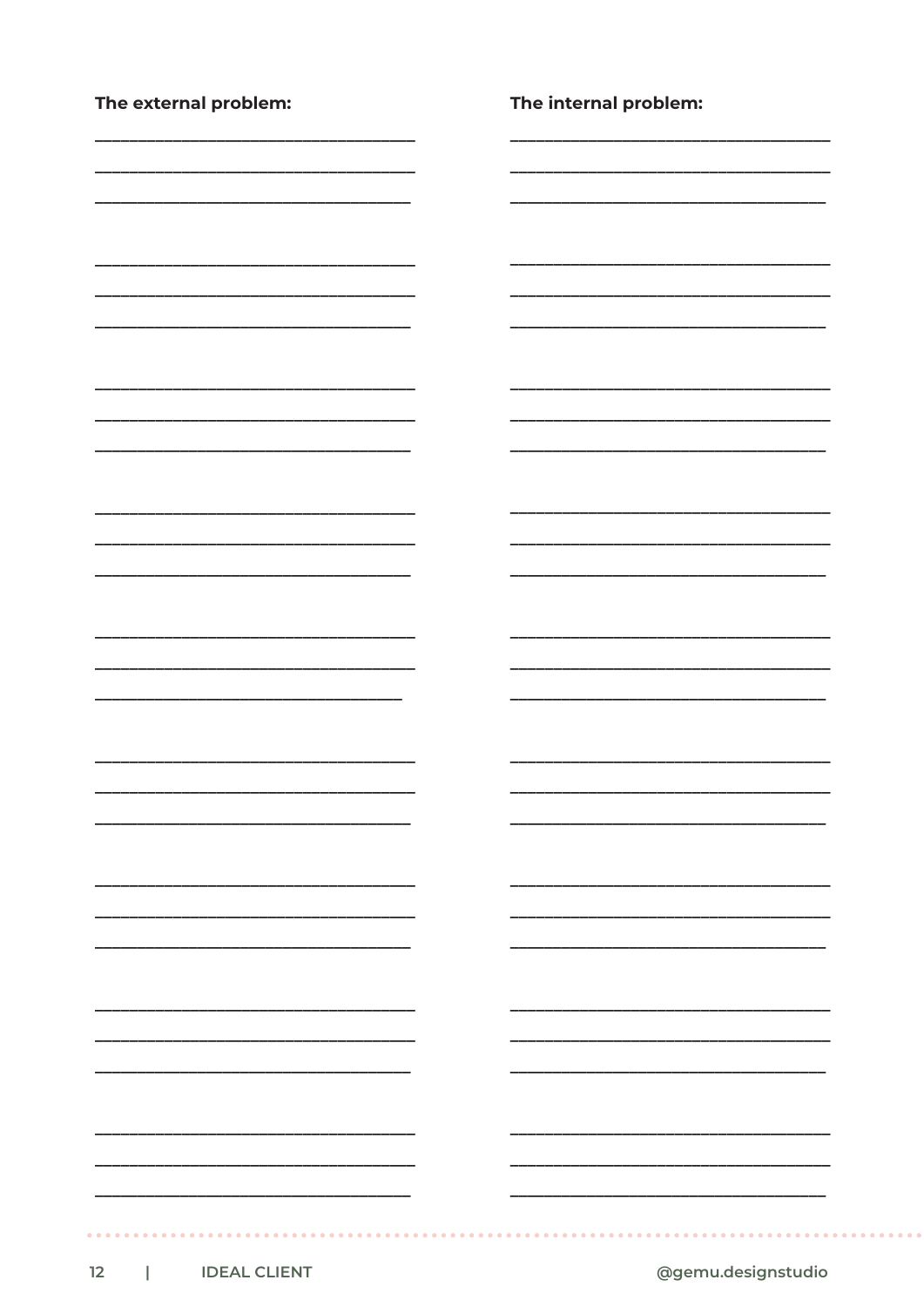# TO WRAP THINGS UP

#### **Hopefully after completing this ebook you have a better understanding of:**

- Your ideal client, who they are and how they operate
- How your business can solve the main problem they are having
- How your business can solve a set of smaller problems they are having
- Where to market them (which social platforms)
- And a range of topics (problem/solutions) that you can use to market to them

If you loved this ebook please let me know by sharing it on socials or sending me a quick DM on Instagram. I would love to connect with you.

#### **@gemu.designstudio**

**13 | IDEAL CLIENT @gemu.designstudio**